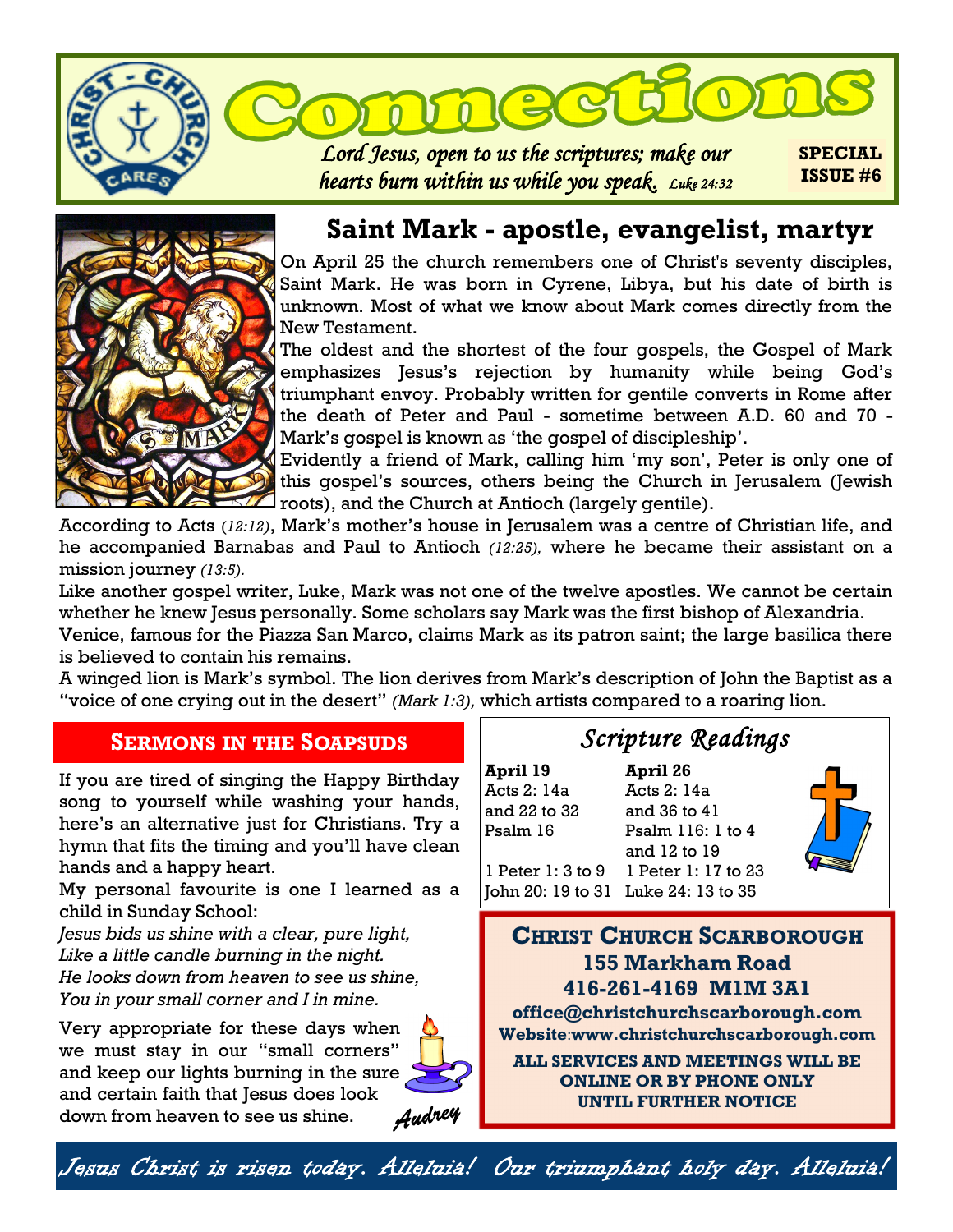## *REFLECTION - Finding space in the expanse of God*

There is a verse that I call to mind when I find life difficult. My go-to verse is, "I have died and my life is hidden with Christ in God." *(Colossians 3:3)* It is a reminder that, in the words from the BAS pg. 158, referring to the water of baptism, "we are buried with Christ in his death. By it we share in the resurrection." If I am living in and through the life of God, it is as if I am saying, "God, my life is yours, you take on the difficulty".

With sequestered living, I am finding it difficult. Hidden is, in a sense, how we are called to be. But the sense of the word hidden in the Colossians passage is so different - we are "hidden with Christ in God". And God is not a small space. God is expansive, abundant, full of love. At this time, I think I need to be more hidden in God.

Part of the meaning of Easter, is about hiddenness. We are hidden with Christ, in God, because of Jesus making a way for us to God. Through the cross Jesus took a machete and beat down the path, horribly overgrown by sin, and had the key to unlock the gate to get us back into the garden with God. Picture with me what that garden might be like. It is greater than the expanse of tulips which have recently bloomed in Holland or the finest of huge English estate gardens. Our lives no longer need to be thorns and brambles. But we have to choose to enter in. Here I have a confession: I haven't entered the garden enough lately. It has, at times, felt like I am just surviving in the tumbleweed of time. Unrooted and no longer blooming. The call to me is to "go back to the garden". Spend time with the Gardener of my soul and allow Him to till the soil of my life once more. To root myself in God.

In practical terms (sorry if I got too far off into the flowery [excuse the pun]), here are some steps:

1. **Stop.** Remember that you have died. That means to surrender.

2. **Let go**. That may take doing some deep breathing. Close your eyes. Breathe in through your nose, hold your breath for 8 seconds and breathe out. Do that a few times. 3. **Unclutter your mind**. If I can do this, even though my mind is more cluttered than my office desk, I know that you can. Whatever comes into your mind, let it go. Or you can be more pro-active and think about those matters and people that take up space in your thought-life, and, just for a time, hand them over to God one by one. 4. **Be with God**. Once you are clearheaded, in your minds-eye, imagine Jesus is there. Where is he? What is he doing? How does he want to spend time with you? Does he want to say something to you? He might ask you to do something or believe something new. Don't rush this. Enjoy.

#### 5.**Thank God**.

The last time that I did this, Jesus just wanted to sit with me and hold my hand. It was as if He was saying," it is okay to just be and to enjoy the expanse of the presence of God. There are no expectations".

We can be close to God in this time of physical distancing from others. In fact, it is important to get our comfort from him in this time of stress. My time with God refilled my soul so that I could face the sequestered life, once again.

I invite you to spend time with the Gardener of your soul, the Vinegrower *(John 15).* Until a day when, just like the criminal next to Jesus on the cross, we will be fully with Jesus in paradise. *Pastor Pam* 



Jesus Christ is risen today. Alleluia! Our triumphant holy day. Alleluia!